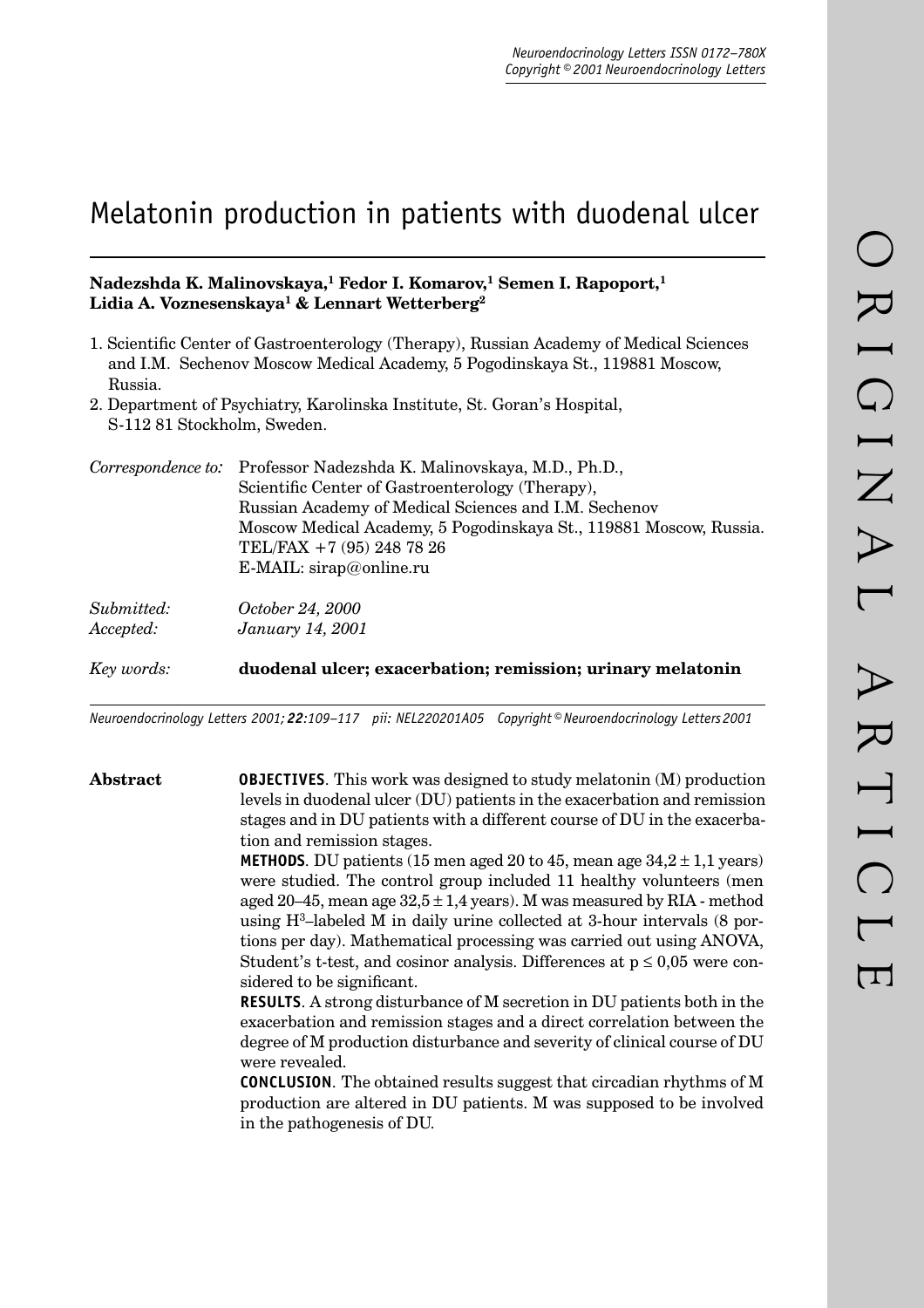## **Introduction**

The role of M in the human body is difficult to overestimate. This is connected with a wide spectrum of its effects and their importance for survival. Since M was discovered [1] and virtually until recently, considerable attention has been given to its following functions: 1) rhythm-regulating, 2) antioxidant, 3) immunomodulating, 4) involvement in sex development, and 5) sleep regulation. Though the presence of M was confirmed immunohistochemically as early as 1975 [2] and the high density of M receptors and the enzymes required for its synthesis from tryptophan were revealed in the gastrointestinal tract (GIT) tissues in 1991 [3] and 1976 [4], respectively, it is only in recent years that a few studies of the role of M in the regulation of GIT functions were undertaken [5, 6, 7, 8]. However, even these studies lead us to consider that M plays an essential role in the physiology of GIT and disruption of its secretion may result in a different pathology of GIT organs.

At present there is no doubt that M regulates GIT motility. A series of recent research works have given conclusive evidence of the existence of a balanced system regulating gastrointestinal motility, the socalled "serotonin-melatonin system" which is regulated by its constituent parts on the feedback principle [9, 5, 7]. Undoubtedly, research into gastrin -M interaction [10] arouses considerable interest. Based on the fact that the chemical structure of M and the gastrin receptor antagonist benzotript are close to each other and that M and gastrin act differently on GIT motility, cell proliferation, and the intracellular cAMP content, the authors reason that M might mediate its effects on GIT both by activating its own receptors and blocking gastrin ones.

The experimental studies on animals showed the efficacy of M in preventing gastric ulceration in different ulcer models: ethanol and ischemia-reperfusion model [11], shift light -dark rhythm model [12], as well as in the gastric ulcer model using nonsteroid antiinflammatory drugs (NSAD) [13]. The authors showed that the antiulcerous effects of M were due to its antioxidant effect, stimulation of  $PgE<sub>o</sub>$  synthesis by the gastric mucous membrane, and improvement in microcirculation.

Considering the recently obtained data on the genetic nature of human biorhythms [14, 15] and the role of M in the human body as well as on the essence of the dysadaptation phenomenon, which is the result of a mismatch between genetically determined endogenous body rhythms and exogenous rhythms (environmental rhythms) [16], we can state that scientists are close to a new insight into both the pathogenesis of duodenal ulcer proper and the nature of its seasonal exacerbation and the daily rhythmic pattern of its clinical manifestations.

Based on the spectrum of M effects [17, 18], it is natural to suggest that disruption of its production, likely to be genetically determined, might play a leading role in the pathogenetic mechanisms of DU. DU is as such the original cause of all the pathogenetic links to follow, which are the changes in rhythm and secretory function of the stomach, motility and evacuation disorders, activation of free radical processes, impairment of local and general immunity, reduction of cytoprotection, and unbalance of the gastrointestinal hormones.

The aims of our research were to study M secretion in DU patients in the exacerbation and remission stages and in DU patients with a different course of DU in the exacerbation and remission stages.

## **Materials and methods**

DU patients (15 men aged 20 to 45, mean age 34.2  $\pm$  1.1 years) were studied. Depending on the character of the clinical course, all the patients were assigned to two groups. Group I included 5 patients with rare exacerbation of DU (one episode over 2–3 years), group II included 10 patients with frequent exacerbation of this disease (once or twice a year). All the patients were subjected to clinical evaluation twice, namely, in the exacerbation and remission (exacerbation-free period  $= 1$  month) stages. The disease stage was verified endoscopically. The control group included 11 healthy volunteers (men aged 20–45, mean age  $32.5 \pm 1.4$  years). The functional status of the liver and kidneys of all the patients and controls was assessed by the biochemical blood tests, complete blood count, and urinalysis. Included in the study were only individuals with normal functional values of the liver and kidneys. M was determined in daily (24-h) urine at 3-hour intervals (8 portions daily). Diuresis was measured, and urine samples of 4 ml each were frozen at –20°C. M was determined by RIAmethod using  $H^3$ -labelled M [19] in the laboratory of St. Goran's Hospital, Karolinska Institute, Stockholm, Sweden. In the exacerbation stage, urine samples were examined before the institution of antiulcer therapy. Nocturnal urine was collected at twilight. Alcohol consumption and medication were ruled out at least three days before sampling. The material was processed mathematically using ANOVA, Student's t-test, and cosinor analysis. The difference was considered to be significant at  $p \leq 0.05$ .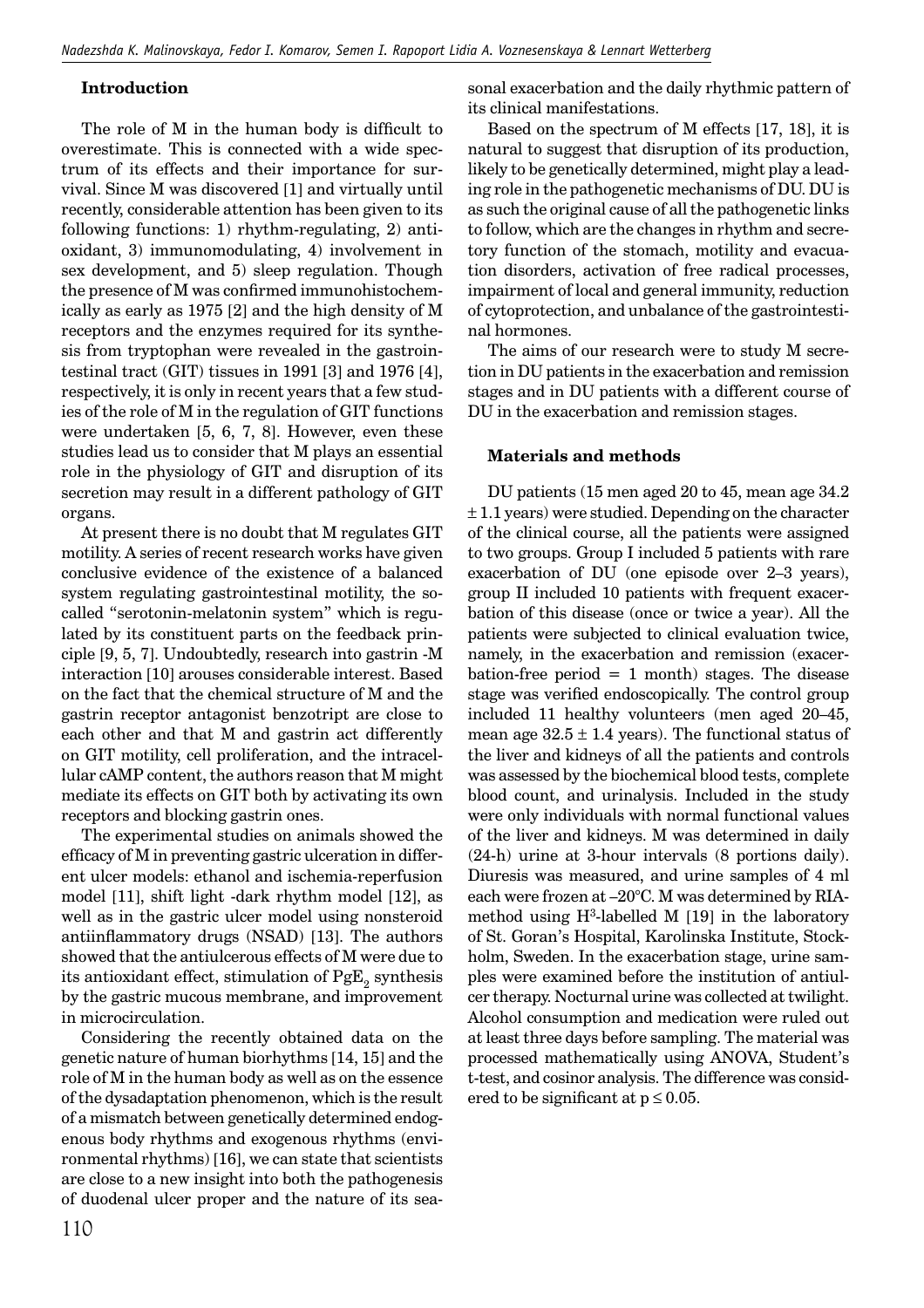# **Results**

**Table 1.** Urinary melatonin concentration (nmol/L) in DU patients in exacerbation and remission stages and in controls.

| Time (hours)    | Melatonin concentration in urine ( $M \pm m$ )<br>Exacerbation<br>Control<br>Remission |                   |                   |  |  |
|-----------------|----------------------------------------------------------------------------------------|-------------------|-------------------|--|--|
| $6 - 9$         | $0.25 \pm 0.024$                                                                       | $0.241 \pm 0.017$ | $0.263 \pm 0.029$ |  |  |
| $9 - 12$        | $0.238 \pm 0.028$                                                                      | $0.201 \pm 0.022$ | $0.189 \pm 0.017$ |  |  |
| $12 - 15$       | $0.238 \pm 0.033$                                                                      | $0.16 \pm 0.018$  | $0.12 \pm 0.011$  |  |  |
| $15 - 18$       | $0.143 \pm 0.013$                                                                      | $0.15 \pm 0.011$  | $0.09 \pm 0.006$  |  |  |
| $18 - 21$       | $0.128 \pm 0.008$                                                                      | $0.146 \pm 0.01$  | $0.10 \pm 0.008$  |  |  |
| $21 - 24$       | $0.181 \pm 0.021$                                                                      | $0.182 \pm 0.015$ | $0.131 \pm 0.011$ |  |  |
| $24 - 3$        | $0.186 \pm 0.034$                                                                      | $0.227 \pm 0.022$ | $0.219 \pm 0.019$ |  |  |
| $3 - 6$         | $0.275 \pm 0.026$                                                                      | $0.253 \pm 0.019$ | $0.238 \pm 0.021$ |  |  |
| Day             | $0.186 \pm 0.013$                                                                      | $0.165 \pm 0.008$ | $0.123 \pm 0.006$ |  |  |
| Night           | $0.221 \pm 0.014$                                                                      | $0.225 \pm 0.009$ | $0.211 \pm 0.011$ |  |  |
| 24 <sub>h</sub> | $0.203 \pm 0.01$                                                                       | $0.193 \pm 0.006$ | $0.166 \pm 0.007$ |  |  |
|                 |                                                                                        |                   |                   |  |  |

**Table 2.** Twenty-four-hour rhythm in urinary concentration of melatonin (nmol/L) in DU patients in exacerbation and remission stages and in controls.

|                                                                                                | Exacerbation                          | Remission                                                   | Control                                                    |
|------------------------------------------------------------------------------------------------|---------------------------------------|-------------------------------------------------------------|------------------------------------------------------------|
| Amplitude (concentration) $0.074 \pm 0.004$<br>Acrophase (clock time)<br>Mesor (concentration) | $0430 \pm 90$ min<br>$0.203 \pm 0.01$ | $0.054 \pm 0.005$<br>0430 $\pm$ 90 min<br>$0.193 \pm 0.006$ | $0.087 \pm 0.01$<br>$0730 \pm 90$ min<br>$0.166 \pm 0.007$ |



**Fig. 1.** Daily rhythm of urinary melatonin concentrations in DU patients in exacerbation and remission as well as in controls.

\* - \* - significant differences between melatonin concentrations in diurnal and nocturnal urine samples of remission-stage patients.

\*\* - \*\* - significant differences between melatonin concentrations in diurnal and nocturnal urine samples of controls.

Table 1 shows urinary M concentrations in DU patients in the exacerbation and remission stages at a whole as well as in controls at different time intervals.

Daily urine output in DU patients in the exacerbation and remission stages was  $920 \pm 80$  and  $870 \pm 70$  ml, respectively, while that in the control group was  $910 + 60$  ml.

The study revealed (Fig. 1, Table 2) the absence of the daily M production rhythm in DU patients in the exacerbation stage and a dramatic decrease in the daily M production amplitude in the exacerbation and remission stages, as compared with the control group. The absence of significant differences between diurnal, nocturnal, and daily M secretion levels in DU patients as compared with those in different stages was established. Despite the apparent absence of differences in M production as judged by the day- and nighttime means and the interstage average daily level, the daily M secretion curve (Fig. 2) in exacerbation-stage patients differs dramatically from that in the remission stage in the absence of rhythm and the presence of maximum production in the daylight. As compared with the controls, patients in the exacerbation stage demonstrated an increased diurnal and daily (due to the daylight fraction) M production level. The same trends are noted in the remission stage of duodenal ulcer as compared with the control group; however, the daily production curve, though gently sloped due to the high diurnal secretion, is of normal sinusoidal character (Fig. 2).

Table 3 shows urinary concentrations of M in patients with different clinical forms of DU course in the exacerbation and remission stage and in the control group at different time intervals. Figure 3 shows diurnal, nocturnal, and daily (24-h) M production rhythmic pattern in patients with rare and frequent exacerbation of DU in the exacerbation and remission stage as well as in the controls. As seen from Fig. 3, DU patients with rare exacerbation have no daily M production rhythm in the exac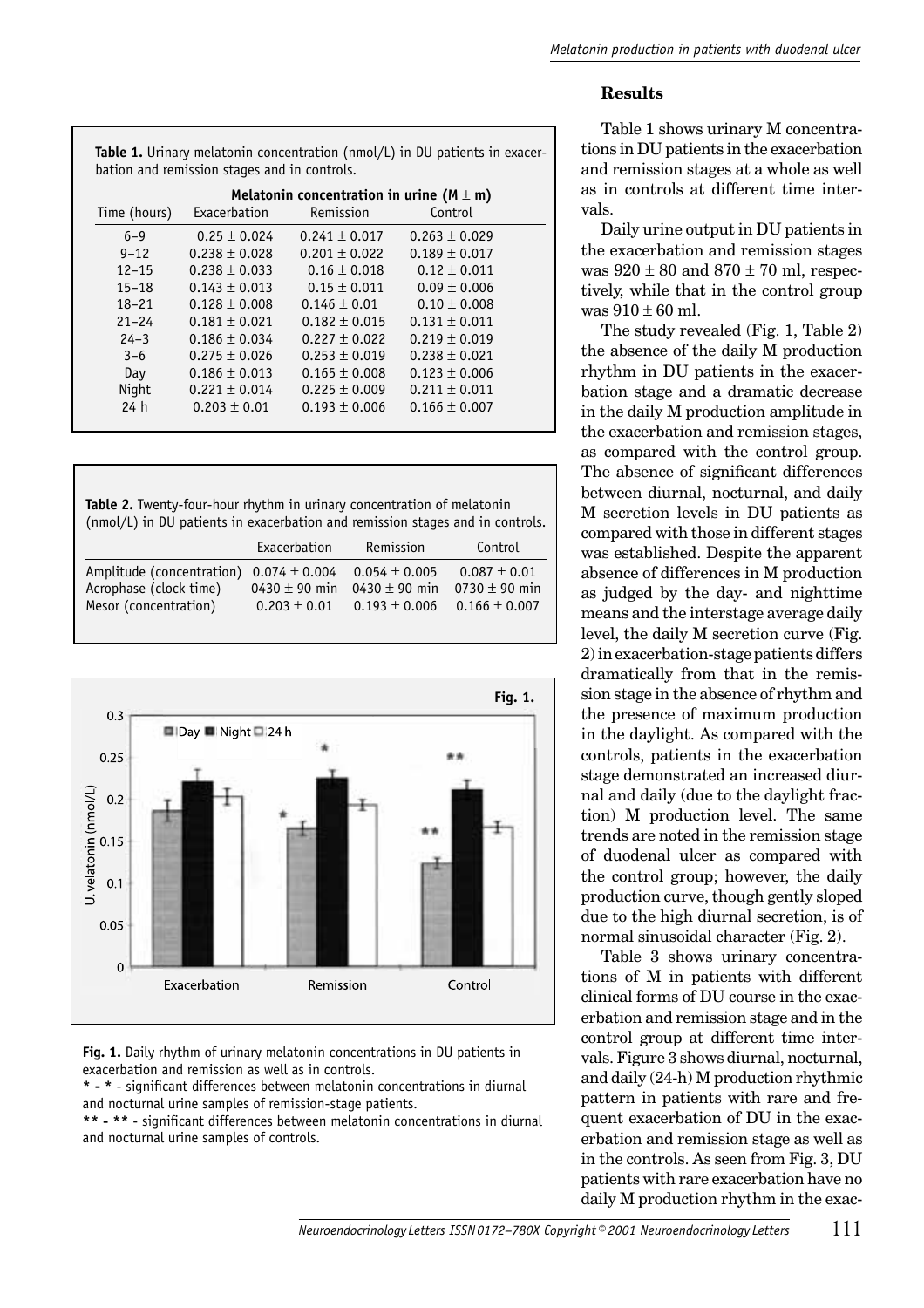0.35

 $0.3$ 

 $0.25$ 



**Fig. 3.** Daily rhythm of urinary melatonin concentrations in DU patients with different course of disease in exacerbation and remission as well as in controls. \* - \* - significant differences between melatonin concentrations in diurnal and nocturnal urine samples in DU patients with rare exacerbations in remission stage. • - • - significant differences between melatonin concentrations in diurnal and nocturnal urine samples in DU patients with frequent exacerbations in exacerbation stage.

 $\Box$  -  $\Box$  - significant differences between melatonin concentrations in diurnal and nocturnal urine samples in DU patients with frequent exacerbations in remission stage.

 $\nabla$  -  $\nabla$  - significant differences between melatonin concentrations in diurnal and nocturnal urine samples of controls.

erbation stage. The level of diurnal M production in the exacerbation stage in these patients is significantly higher than in the controls, whereas the level of nocturnal and daily M secretion is lower than in the controls. In the remission stage, M secretion rhythm is restored, and the level and rhythm of M secretion in these patients in the remission stage does not virtually differ from those of daily M secretion in the controls, which is clearly seen in Fig. 3. That is, in remission-stage patients with rare exacerbation of DU, the level and rhythm of M secretion are normalized due to both a decrease in diurnal and an increase in nocturnal M production, which is evidenced by normalization of the amplitude of the daily M production rhythm in this stage of DU (Table 4). In patients with frequent exacerbation of DU, both the exacerbation and remission stages are characterized by the presence of a daily rhythmic pattern of M secretion with significant differences between the levels of diurnal and nocturnal secretion (Fig. 3). However, the rhythm amplitude is sharply decreased as compared to that of the control group (Table 4). The level and rhythm of M secretion in these patients in the exacerbation stage does not virtually differ from those in the remission stage, and the diurnal M production level in these patients both in the exacerbation and remission stages is higher than in the controls (Fig. 3). In other words, despite the presence of differences between the



**Fig. 2.**

 $3 - 6$ 

 $\leftarrow$  i control

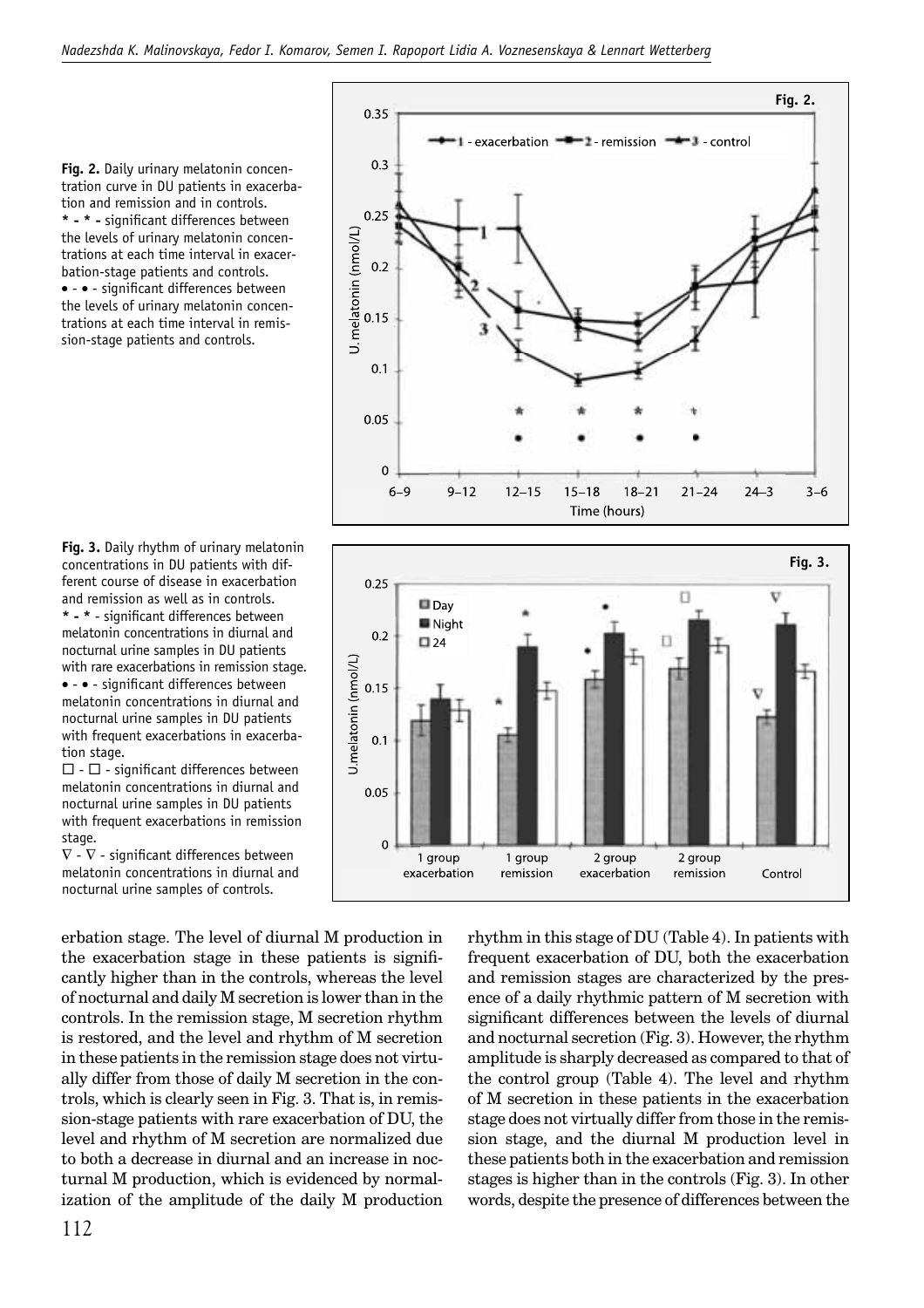| exacerbation and remission stages and in controls ( $M \pm m$ ). |                   |                   |                   |                   |                   |  |
|------------------------------------------------------------------|-------------------|-------------------|-------------------|-------------------|-------------------|--|
| Time(hours)                                                      | I group)          |                   | (II group)        |                   | Control           |  |
|                                                                  | Exacerbation      | Remission         | Exacerbation      | Remission         |                   |  |
| $6 - 9$                                                          | $0.132 \pm 0.016$ | $0.22 \pm 0.028$  | $0.24 \pm 0.025$  | $0.25 \pm 0.023$  | $0.263 \pm 0.029$ |  |
| $9 - 12$                                                         | $0.133 \pm 0.028$ | $0.133 \pm 0.017$ | $0.197 \pm 0.018$ | $0.20 \pm 0.021$  | $0.189 \pm 0.017$ |  |
| $12 - 15$                                                        | $0.125 \pm 0.028$ | $0.10 \pm 0.01$   | $0.194 \pm 0.021$ | $0.192 \pm 0.03$  | $0.12 \pm 0.011$  |  |
| $15 - 18$                                                        | $0.108 \pm 0.02$  | $0.083 \pm 0.013$ | $0.129 \pm 0.01$  | $0.14 \pm 0.01$   | $0.09 \pm 0.006$  |  |
| $18 - 21$                                                        | $0.11 \pm 0.035$  | $0.107 \pm 0.011$ | $0.114 \pm 0.007$ | $0.143 \pm 0.012$ | $0.099 \pm 0.008$ |  |
| $21 - 24$                                                        | $0.123 \pm 0.028$ | $0.144 \pm 0.02$  | $0.149 \pm 0.015$ | $0.163 \pm 0.013$ | $0.131 \pm 0.011$ |  |
| $24 - 3$                                                         | $0.128 \pm 0.007$ | $0.207 \pm 0.022$ | $0.175 \pm 0.02$  | $0.213 \pm 0.016$ | $0.219 \pm 0.019$ |  |
| $3 - 6$                                                          | $0.178 \pm 0.043$ | $0.185 \pm 0.024$ | $0.25 \pm 0.021$  | $0.235 \pm 0.014$ | $0.238 \pm 0.021$ |  |
| Day                                                              | $0.119 \pm 0.014$ | $0.106 \pm 0.007$ | $0.158 \pm 0.008$ | $0.169 \pm 0.01$  | $0.123 \pm 0.006$ |  |
| Night                                                            | $0.139 \pm 0.014$ | $0.189 \pm 0.012$ | $0.203 \pm 0.011$ | $0.215 \pm 0.009$ | $0.211 \pm 0.011$ |  |
| 24h                                                              | $0.129 \pm 0.01$  | $0.147 \pm 0.008$ | $0.18 \pm 0.007$  | $0.191 \pm 0.007$ | $0.166 \pm 0.007$ |  |
|                                                                  |                   |                   |                   |                   |                   |  |

**Table 3.** Urinary melatonin concentration (nmol/L) in DU patients with different course of disease in exacerbation and remission stages and in controls (M  $\pm$  m).

**Table 4.** Twenty-four-hour rhythm in urinary concentration of melatonin (nmol/L) in DU patients with different course of disease in exacerbation and remission stages and in controls.

|                                                     | (Iqroup)         |                                 | (II group)   |                                                                                                                                 | Control |
|-----------------------------------------------------|------------------|---------------------------------|--------------|---------------------------------------------------------------------------------------------------------------------------------|---------|
|                                                     | exacerbation     | remission                       | exacerbation | remission                                                                                                                       |         |
| Amplitude (concentration)<br>Acrophase (clock time) | $0430 \pm 90$    | $0730 \pm 90$ min $0430 \pm 90$ |              | $0.035 \pm 0.002$ $0.069 \pm 0.004$ $0.068 \pm 0.002$ $0.056 \pm 0.005$ $0.087 \pm 0.01$<br>0730 $\pm$ 90 min 0730 $\pm$ 90 min |         |
| Mesor(concentration)                                | $0.129 \pm 0.01$ | $0.147 \pm 0.008$               |              | $0.18 \pm 0.007$ $0.191 \pm 0.007$ $0.166 \pm 0.007$                                                                            |         |



**Fig. 4.** Daily urinary melatonin concentration curve in DU patients with rare exacerbations in exacerbation and remission stages and in controls.

 $\bullet$  - significant differences between the levels of urinary melatonin concentrations at each time interval in DU patients with rare exacerbations in exacerbation - stage and controls.

\* - significant differences between the levels of urinary melatonin concentrations at each time interval in DU patients with rare exacerbations in remission-stage and controls.

diurnal and nocturnal M production in patients with frequent exacerbation of DU, the rhythmic pattern of M secretion in these patients is disrupted both in the exacerbation and remission stages.

Figure 4 shows the character of the daily M production curve in patients with rare exacerbation in both stages as well as in the controls. It can clearly be seen that in the exacerbation stage the daily M production rhythm is virtually absent, but there is a slight rise from 3 to 6 a.m. In the remission stage, the character of the M production curve closely resembles that of the control group with a significant difference only from 9 to 12 a.m.

Figure 5 shows the character of the daily M production curve in patients with frequent exacerbation of DU in the exacerbation and remission stages and in the control group. As seen from Fig. 5, the daily M production curves in patients with frequent exacerbation of DU in the exacerbation and remission stages are virtually similar and do not differ significantly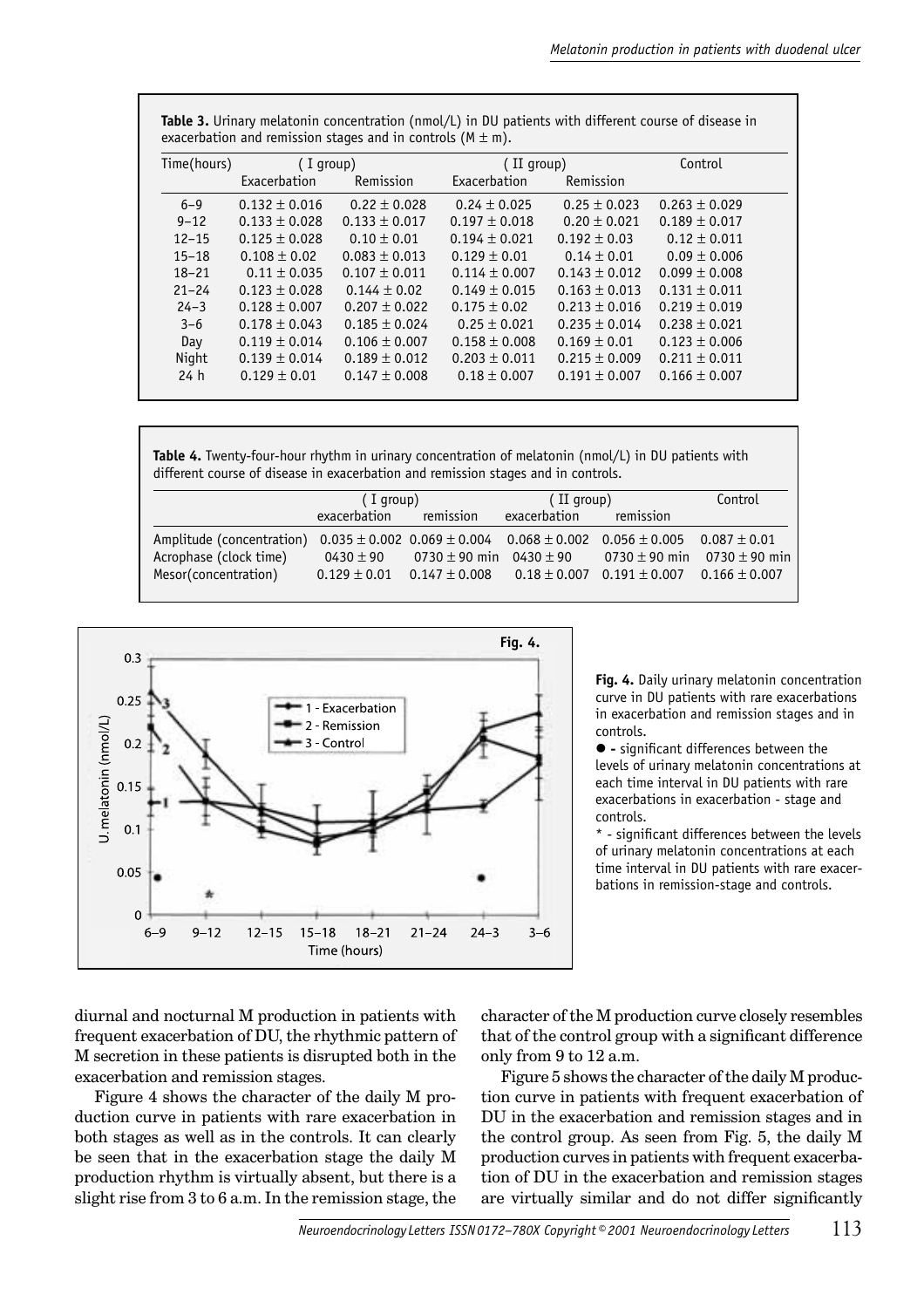**Fig. 5.** Daily urinary melatonin concentration curve in DU patients with frequent exacerbations in exacerbation and remission stages and in controls.

\* - significant differences between the levels of urinary melatonin concentrations at each time interval in DU patients with frequent exacerbations in exacerbation stage and controls.

 $\bullet$  - significant differences between the levels of urinary melatonin concentrations at each time interval in DU patients with frequent exacerbations in remission-stage and controls.



at any of the time intervals studied. This is also evidenced by virtually single-type differences between them and the daily M production curve in the controls.

#### **Discussion**

The secretion of M in humans is subject to a welldefined daily rhythm with maximum production at night and minimum production during the daylight hours. The peak of M production occurs from 2 to 4 o'clock a.m. [20]. The suprachiasmatic nuclei of the hypothalamus are endogenous regulators of M production [21], and the photoperiod is an external modulator of endogenous melatonin rhythm [20, 21]. The character of the daily M production curve changing subsequent to the photoperiod provides information about the environmental changes and is a crucial factor for the daily sleep- wakefulness pattern and circannual rhythms including seasonal changes in the human body [20]. The effects of M depend not only on its blood level but also on the amplitude of its daily production rhythm and duration of a nocturnal rise in M secretion [20, 21]. Hence, to assess the level of M secretion and to derive information on the presence or absence of changes in its production, it is not enough to study its basal level at one time point, as is customary for most of the hormones. For some reasons, preference has been given to noninvasive methods of investigation in recent years. Due to the existence of a direct correlation between the blood and urinary concentrations of M when the functional

status of the liver and kidneys is normal [22, 23], as well as owing to the fact that they correlate with the level of its secretion by the epiphysis, because pinealocytes do not accumulate M [21], we assessed the level of M secretion on the basis of its urinary concentrations.

The fundamental studies in the field of clinical biorhythmology allow a contention that any disease is accompanied by a mismatch of endogenous biological rhythms of the organism [24, 16]. The mismatch of biorhythms may precede the pathology of the internal organs or may occur due to the disease itself [24, 16].

At present it is legitimate to state that the discovery of M [1] appeared to be a link that allowed the knowledge of biological rhythms of the body to be integrated into an elegant system. The studies performed *in vitro,* on animals and volunteers allow us to consider M to be a unique substance possessing the whole gamut of vitally important effects, part of which is inherent to M only. The wide spectrum of M effects appears to be due to the fact that it existed as long ago as the early steps of evolution, which is evidenced by its presence and the circadian rhythm of its production in unicellular organisms and plants [25, 26]. The study of the biorhythmological functions of M allowed us to determine that M is not only a messenger of the main endogenous rhythm generated by the suprachiasmatic nuclei of the hypothalamus and synchronizing all the other biological rhythms of the body but also a modulator of this endogenous rhythm relative to the environmental rhythms [21]. Hence,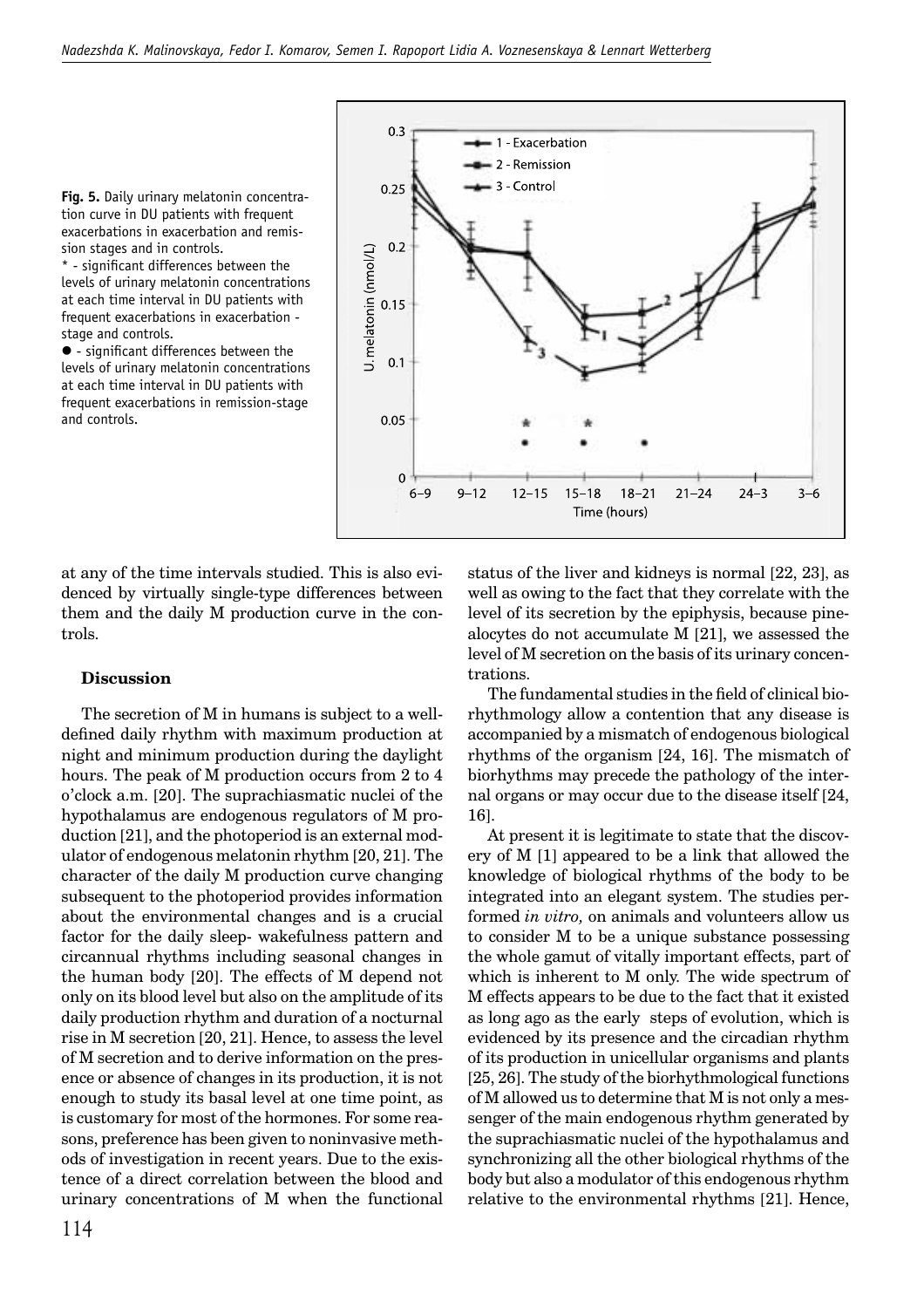any change in its production beyond the range of normal physiological fluctuations can cause a mismatch of the biological rhythms of the body (internal rhythm disturbance) as well as a mismatch of the bodily rhythms with those of the environment (external rhythm disturbance). Both internal and external rhythm disturbances may be the cause of different pathological conditions, a dramatic example of which is rhythm disturbance in shift work and flights through several time zones [27], and accompany diseases of the internal organs. In recent years it was revealed that the only cause of sudden infant death syndrome [28], idiopathic infant colic [29], seasonal affective disorders [30], and different sleep disorders [31] is a disturbed rhythm of M production.

Numerous studies led us to establish that M is one of the most powerful endogenous antioxidants [32]. Moreover, as distinct from most of the other intracellular antioxidants localized predominantly in certain cell structures (vitamin E in cell membranes, vitamin C in cytosol), the presence of M and, hence, its antioxidant activity, was revealed in all cell structures, including the nucleus  $[32, 33]$ . This fact testifies to the universality of the antioxidant effect of M, which is confirmed by the experimental studies demonstrating the protective properties of M against the free radical damage to DNA, proteins, and lipids [32, 33]. Since its antioxidant effects are not mediated through its membrane receptors, M can affect free radical processes in any human cell rather than in the cells having M receptors.

A large number of studies were devoted to immunomodulating functions of M. Summarizing the literature data, we may conclude that M is involved in the regulation of the immune functions in humans, which is evidenced by the presence of M receptors on the peripheral immune human cells and M-potentiated production of cytokines by the latter as well as by its immunostimulating effect in animal experiments when simulating conditions. The physiological responses to the above are identical in the human and animal body [34, 35]. A close relationship between M and the immune system is corroborated by γ-interferon-stimulated M production by the epiphysis, a fact testifying to the immune system regulating M secretion [36].

Today the role of M in the regulation of gastrointestinal motility [7, 9, 37], microcirculation [11], proliferative activity of the mucosa [38, 39], and stimulation of the synthesis of prostaglandins by the mucosa [13] was proven.

All the above-mentioned leads us to believe that changes in M production relating to its production level or daily rhythmic pattern can play a considerable role in the pathogenetic mechanisms of DU.

The data obtained give evidence of a dramatic disturbance of M secretion in DU patients both in the exacerbation and remission stages of the disease. In the exacerbation stage, the rhythmic pattern of daily M production is virtually absent, which is well demonstrated in Figs. 1 and 2. A sharp increase in the diurnal M production is noted, whereas nocturnal M production is similar to that in the control group. The daily M secretion curve (Fig. 2, Table 2) indicates a delay (6 hours) in the morning fall in M production as compared to the controls. In the remission stage (Fig. 2), the daily M production curve assumes the form of a sinusoid typical of a normal production curve; however, the amplitude of M production is sharply decreased (Table 2) due to an increased secretion of M in the daylight. In the remission stage, one can see a significant difference between diurnal and nocturnal M secretion levels (Fig. 1) as compared to M secretion in the exacerbation stage. However, compared with the control group, one can see a similar regularity both in the remission and exacerbation stage of DU.

The results obtained testify to a disturbed production of M in DU patients both in the exacerbation and remission stages. Based on the effects of M, the wellknown fact of rigorous genetic determination of the level and character of M secretion [40, 41] and the phenomenon of conservation of changes in M production in the remission stage of DU revealed by us in the process of work, we cannot but suggest that M is likely to be involved in the pathogenesis of DU, in its exacerbation in particular. In connection with the fact of the daily rhythmic pattern of M production in remission-stage patients being disturbed, we feel it right to consider that not only does a change in M production appear to be the body's response to DU exacerbation but is also a probable factor of the occurrence of the exacerbation itself.

The data obtained allow us to state that the changes in M secretion revealed by us in patients with different clinical forms of DU show that, irrespective of the disease stage, patients with frequent exacerbation of DU (Fig. 3, Fig. 5, Table 4) have significant M production and rhythmic pattern disorders, which may be one of the causes of more frequent exacerbation of DU in this group of patients. In patients with rare exacerbation of DU (Fig. 3, Fig. 4, Table 4), dramatic changes in M production in the exacerbation stage are virtually leveled off in the remission stage as compared to the control group, and the daily M production curve (Fig. 4) and M production amplitude (Table 4) as one o f the main characteristics of the circadian rhythm become close to those in the control group. The fact that the daily M production rhythm and amplitude are almost normalized in the remission stage in these patients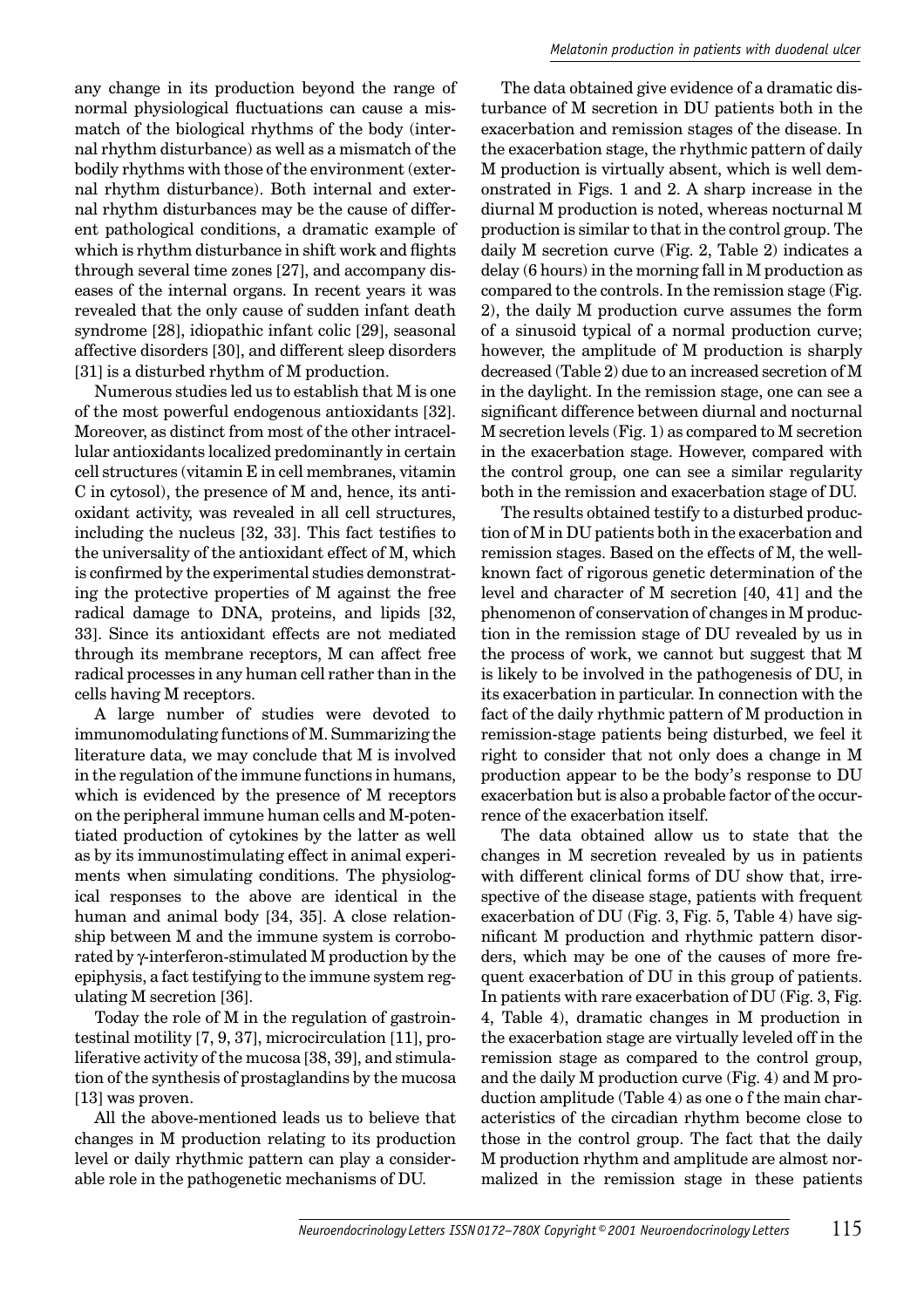appears to be very important, because it may explain rare exacerbation of DU in this group of patients.

Thus, the data obtained in the process of work show the presence of a direct correlation between the severity of M production disorders and that of the clinical course of DU, which counts once again in favor of M being involved in the pathogenetic mechanisms of DU.

# **Acknowledgments**

We thank Y. Friberg for measuring urinary melatonin by RIA.

## REFERENCES

- 1 Lerner AB, Case JD, Takahashi Y, Lee TH, Mori W. Isolation of melatonin the pineal factor that lightens melanocytes. J Am Chem Soc 1958; **80**:2587.
- 2 Raikhlin NT, Kvetnoy IM, Tolkachev VN. Melatonin may be synthesized in enterochromaffin cells. Nature 1975; 255: 344-5.
- 3 Lee PN, Hong GX, Pang SF. Melatonin in the gastrointestinal tract. In: Fraschini F, Reiter RJ, editors. Role of Melatonin and Pineal Peptides in Neuroimmunomodulation. New York: Plenum Press; 1991. p. 1127– 36.
- 4 Quay WB, Ma YH. Demonstration of gastrointestinal hydroxyindole-O-methyl transferase. IRCS Med Sci 1976; **4**:563.
- 5 Cho SH, Pang SF, Chen BW, Pfeiffer CJ. Modulating action of melatonin on serotonin – induced aggravation of ethanol ulceration and changes of mucosal blood flow in rat stomachs. J Pineal Res 1989; **6**:89-97.
- 6 Yaga K, Reiter RJ, Richardson BA. Tryptophan loading increases daytime serum melatonin levels in intact and pinealectomized rats. Life Sciences 1993; **52**:1231-38.
- 7 Bubenik GA, Pang SF. The role of serotonin and melatonin in gastrointestinal physiology: ontogeny, regulation of food intake, and mutual serotonin-melatonin feedback. J Pineal Res 1994; **16**:91–9.
- 8 Callaghan BD. The long-term effect of pinealectomy on the crypts of the rat gastrointestinal tract. J Pineal Res 1995; **18**:191-6.
- 9 Bubenik GA, Dhanvantari S. Influence of serotonin and melatonin on some parameters of gastrointestinal activity. J Pineal Res 1989; **7**:333–44.
- 10 Lewinski A, Rybicka I, Wajs E, Pawlikowski M. Influence of pineal indoleamines on the mitotic activity of gastric and colonic mucosa epithelial cells in the rat: Interaction with omeprazole. J Pineal Res 1991; **10**:104-8.
- 11 Konturek PC, Konturek SJ, Majka J, Zembala M, Haln EG. Melatonin affords protection against gastric lesions induced by ischemia-reperfusion possibly due to its antioxidant and mucosal microcirculatory effects. Eur J Pharmacol 1997; **322**:73-7.
- 12 Komarov FI, Rapoport SI, Malinovskaya NK, Sudakov KV, Sosnovsii AS, Pertsov SS, Wetterberg L. Protective gastric ulcer effect of melatonin in condition of artificial shift light-dark cycle in rats. [In Russian with English abstract.] Vestnik RAMN 2000; **8**:21–5.
- 13 Buscariolo IA, Sudo-Hayashi LS, Teixeira CFP, Marcus RP. Melatonin protects gastric mucosa against piroxicam sideeffect. Chronobiol Intern 1997; **14**:26.
- 14 Edmunds LN. Cellular and molecular aspects of circadian oscillators: Models and mechanisms for biological timekeeping. In: Touitou Y, Haus E, editors. Biologic rhythms in clinical and laboratory medicine. Springer-Verlag; 1992. p. 35–54.
- 15 Laratua DJ. Molecular and genetic aspects of chronobiology. In: Touitou Y, Haus E, editors. Biologic rhythms in clinical and laboratory medicine. Springer-Verlag; 1992. p. 55–64.
- 16 Haus E, Touitou Y. Principles in clinical chronobiology. In: Touitou Y, Haus E, editors. Biologic rhythms in clinical and laboratory medicine. Springer-Verlag; 1992. p. 6–34.
- 17 Malinovskaya NK. Role of melatonin in humans. [In Russian with English abstract.] Klinicheskaya medicina 1998; **10**:15–22.
- 18 Malinovskaya NK, Rapoport SI. Role of melatonin in regulation of gastrointestinal tract functions. [In Russian with English abstract.] Klinicheskaya medicina 1999; **8**:4–9.
- 19 Wetterberg L, Eriksson O, Friberg Y, Vangbo B. A simplified radioimmunoassay for melatonin and its application to biological fluids. Preliminary observations on the half-life of plasma melatonin in man. Clin Chim Acta 1978; **86**:169–177.
- 20 Reiter RJ. Melatonin: the chemical expression of darkness. Mol Cell Endocrinol 1991; **79**:C153-C158.
- 21 Arendt J. Melatonin and the mammalian pineal gland. Chapman & Hall; 1995. 321 p.
- 22 Arendt J, Bojkowski C, Franey J, Wright J, Marks V. Immunoassay of 6-hydroxymelatonin sulfate in human plasma and urine: Abolition of the urinary 24-hour rhythm with atenolol. J Clin.Endocrinol Metab 1985; **60**:1166-72.
- 23 Wetterberg L, Eberhard G, Knorring LV, Kohan MA, Ylipaa E, Rutz W, et al. The influence of age, sex, height, weight, urine volume and latitude on melatonin concentration in urine from normal subjects: a multinational study. In: Wetterberg L, editor. Light and biological rhythms in man. Oxford-New York-Seoul-Tokyo: Pergamon Press; 1993. p. 275-86.
- 24 Komarov FI, Rapoport SI. Chronobiological aspects in gastroenterology. [In Russian with English abstract.] In: Komarov FI, editor. Chronobiology and chronomedicine. Moscow: Medicine; 1989. p. 278–83.
- 25 Balzer I. Recent progress in understanding the temporal behavior of unicellular organisms. Brazil J Med Biol Res 1996; **29**:95–9.
- 26 Balzer I, Hardeland R. Melatonin in algae and higher-plants – possible new roles as a phytohormone and antioxidant. Botanica Acta 1996; **109**:180–3.
- 27 Reinberg AE, Smolensky MH. Night and shift work and transmeridian and space flights. In: Touitou Y, Haus E, editors. Biologic rhythms in clinical and laboratory medicine. Springer-Verlag; 1992. p. 243–55.
- 28 Weissbluth L, Weissbluth M. Sudden infant death syndrome: a genetically determined impaired maturation of the photoneuroendocrine system. A unifying hypothesis. J Theor Biol 1994; **167**:13–25.
- 29 Weissbluth M, Weissbluth L. Colic, sleep inertia, melatonin and circannual rhythms. Med Hypotheses 1992; **38**:224–28.
- 30 Rosenthal NE, Sack DA, Gillin JC, Lewy AJ, Goodwin FK, Davenport Y, et al. Seasonal affective disorder. A description of the syndrome and preliminary findings with light therapy. Arch Gen Psychiatry 1984; **41**:72–9.
- 31 Wurtman RJ, Zhdanova I. Improvement of sleep quality by melatonin. Lancet 1995; **346**:1491.
- 32 Reiter RJ. Functional-aspects of the pineal hormone melatonin in combating cell and tissue-damage induced by free-radicals. Eur J Endocrinol 1996; **134**:412–20.
- 33 Reiter RJ, Melchiorri D, Sewerynek E, Poeggeler B, Barlow-Walden L, Chuang J, et al. A review of the evidence supporting melatonin's role as an antioxidant. J Pineal Res 1995; **18**:1–11.